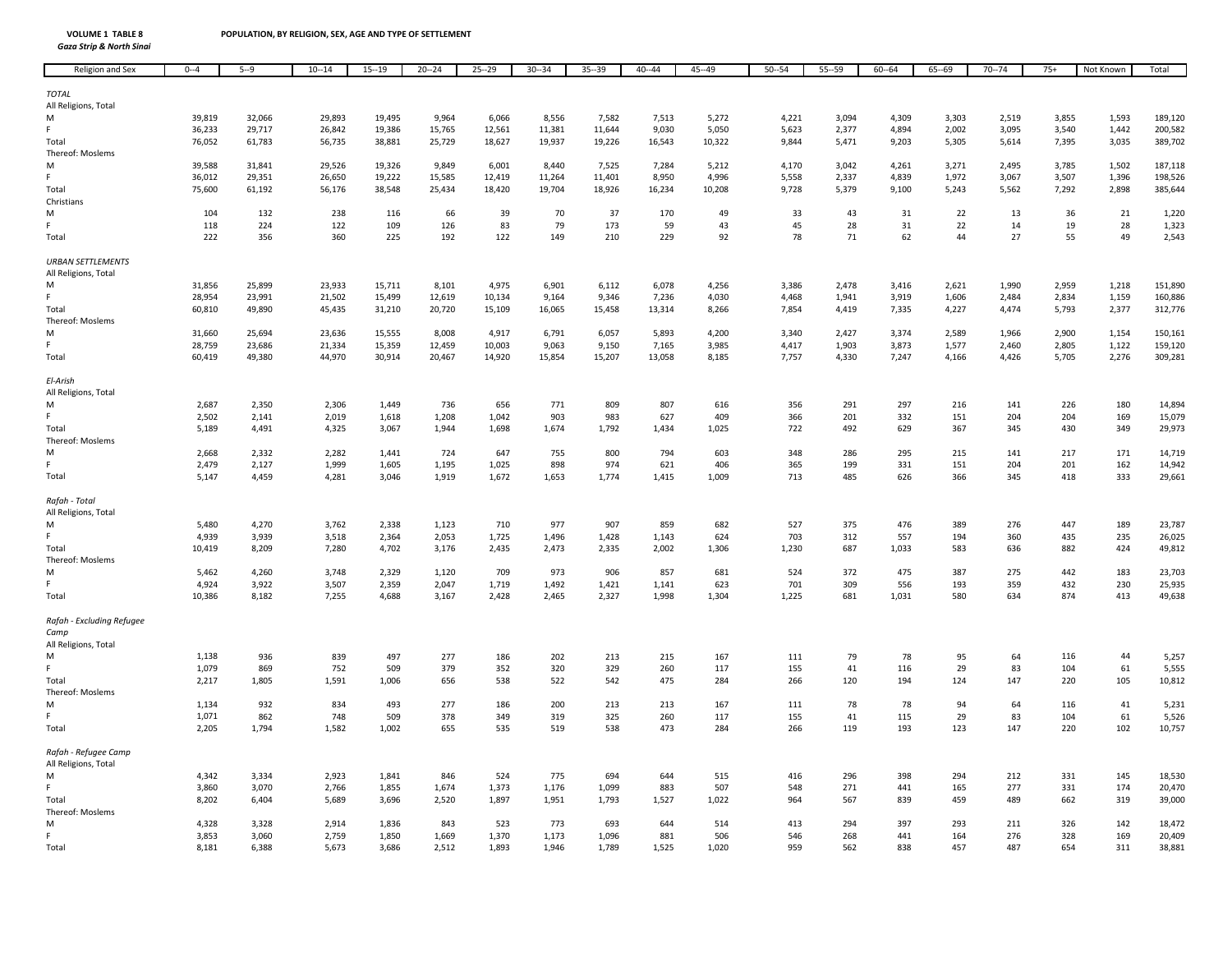| Khan Yunis - Total                                |       |       |       |       |       |       |       |       |       |       |       |     |       |     |     |       |     |        |
|---------------------------------------------------|-------|-------|-------|-------|-------|-------|-------|-------|-------|-------|-------|-----|-------|-----|-----|-------|-----|--------|
| All Religions, Total                              |       |       |       |       |       |       |       |       |       |       |       |     |       |     |     |       |     |        |
| м                                                 | 5,204 | 4,238 | 4,353 | 2,588 | 1,128 | 675   | 951   | 950   | 1,134 | 714   | 591   | 411 | 596   | 443 | 338 | 614   | 210 | 25,138 |
|                                                   | 4,795 | 4,204 | 3,764 | 2,757 | 2,089 | 1,674 | 1,554 | 1,717 | 1,285 | 728   | 856   | 313 | 686   | 301 | 429 | 519   | 188 | 27,859 |
| Total                                             | 9,999 | 8,442 | 8,117 | 5,345 | 3,217 | 2,349 | 2,505 | 2,667 | 2,419 | 1,442 | 1,447 | 724 | 1,282 | 744 | 767 | 1,133 | 398 | 52,997 |
| Thereof: Moslems                                  |       |       |       |       |       |       |       |       |       |       |       |     |       |     |     |       |     |        |
| м                                                 | 5,185 | 4,220 | 4,264 | 2,578 | 1,112 | 670   | 938   | 950   | 1,054 | 713   | 591   | 409 | 592   | 440 | 336 | 598   | 190 | 24,840 |
| Ė.                                                | 4,784 | 4,113 | 3,746 | 2,748 | 2,067 | 1,667 | 1,542 | 1,638 | 1,279 | 726   | 853   | 310 | 680   | 299 | 425 | 517   | 180 | 27,574 |
| Total                                             | 9,969 | 8,333 | 8,010 | 5,326 | 3,179 | 2,337 | 2,480 | 2,588 | 2,333 | 1,439 | 1,444 | 719 | 1,272 | 739 | 761 | 1,115 | 370 | 52,414 |
| Khan Yunis - Excl. Refugee                        |       |       |       |       |       |       |       |       |       |       |       |     |       |     |     |       |     |        |
| Camp<br>All Religions, Total                      |       |       |       |       |       |       |       |       |       |       |       |     |       |     |     |       |     |        |
| м                                                 | 2,786 | 2,336 | 2,430 | 1,529 | 774   | 441   | 561   | 543   | 662   | 408   | 341   | 222 | 338   | 244 | 182 | 360   | 110 | 14,267 |
| Ė.                                                | 2,555 | 2,291 | 2,084 | 1,533 | 1,139 | 967   | 824   | 989   | 705   | 409   | 473   | 158 | 357   | 172 | 223 | 277   | 99  | 15,255 |
|                                                   |       |       |       |       |       |       |       |       |       |       |       |     |       |     |     |       |     |        |
| Total                                             | 5,341 | 4,627 | 4,514 | 3,062 | 1,913 | 1,408 | 1,385 | 1,532 | 1,367 | 817   | 814   | 380 | 695   | 416 | 405 | 637   | 209 | 29,522 |
| Thereof: Moslems                                  |       |       |       |       |       |       |       |       |       |       |       |     |       |     |     |       |     |        |
| M                                                 | 2,769 | 2,320 | 2,365 | 1,519 | 761   | 437   | 551   | 543   | 605   | 407   | 341   | 220 | 334   | 242 | 181 | 350   | 99  | 14,044 |
|                                                   | 2,545 | 2,223 | 2,067 | 1,527 | 1,120 | 961   | 812   | 932   | 700   | 407   | 470   | 156 | 354   | 171 | 221 | 275   | 92  | 15,033 |
| Total                                             | 5,314 | 4,543 | 4,432 | 3,046 | 1,881 | 1,398 | 1,363 | 1,475 | 1,305 | 814   | 811   | 376 | 688   | 413 | 402 | 625   | 191 | 29,077 |
| Khan Yunis - Refugee Camp<br>All Religions, Total |       |       |       |       |       |       |       |       |       |       |       |     |       |     |     |       |     |        |
| м                                                 | 2,418 | 1,902 | 1,923 | 1,059 | 354   | 234   | 390   | 407   | 472   | 306   | 250   | 189 | 258   | 199 | 156 | 254   | 100 | 10,871 |
|                                                   |       |       |       |       |       |       |       |       |       |       |       |     |       |     |     |       |     |        |
| F                                                 | 2,240 | 1,913 | 1,680 | 1,224 | 950   | 707   | 730   | 728   | 580   | 319   | 383   | 155 | 329   | 129 | 206 | 242   | 89  | 12,604 |
| Total                                             | 4,658 | 3,815 | 3,603 | 2,283 | 1,304 | 941   | 1,120 | 1,135 | 1,052 | 625   | 633   | 344 | 587   | 328 | 362 | 496   | 189 | 23,475 |
| Thereof: Moslems                                  |       |       |       |       |       |       |       |       |       |       |       |     |       |     |     |       |     |        |
| M                                                 | 2,416 | 1,900 | 1,899 | 1,059 | 351   | 233   | 387   | 407   | 449   | 306   | 250   | 189 | 258   | 198 | 155 | 248   | 91  | 10,796 |
| Ė.                                                | 2,239 | 1,890 | 1,679 | 1,221 | 947   | 706   | 730   | 706   | 579   | 319   | 383   | 154 | 326   | 128 | 204 | 242   | 88  | 12,541 |
| Total                                             | 4,655 | 3,790 | 3,578 | 2,280 | 1,298 | 939   | 1,117 | 1,113 | 1,028 | 625   | 633   | 343 | 584   | 326 | 359 | 490   | 179 | 23,337 |
| Deir el Balah - Total<br>All Religions, Total     |       |       |       |       |       |       |       |       |       |       |       |     |       |     |     |       |     |        |
| M                                                 | 1,774 | 1,361 | 1,291 | 951   | 467   | 247   | 353   | 350   | 331   | 262   | 213   | 161 | 205   | 174 | 113 | 190   | 103 | 8,546  |
|                                                   | 1,696 | 1,385 | 1,235 | 927   | 763   | 622   | 525   | 591   | 455   | 240   | 287   | 76  | 228   | 108 | 158 | 184   | 92  | 9,572  |
|                                                   |       |       |       |       |       |       |       |       |       |       |       |     |       |     |     |       |     |        |
| Total                                             | 3,470 | 2,746 | 2,526 | 1,878 | 1,230 | 869   | 878   | 941   | 786   | 502   | 500   | 237 | 433   | 282 | 271 | 374   | 195 | 18,118 |
| Thereof: Moslems                                  |       |       |       |       |       |       |       |       |       |       |       |     |       |     |     |       |     |        |
| м                                                 | 1,760 | 1,355 | 1,278 | 944   | 463   | 245   | 351   | 347   | 323   | 262   | 212   | 161 | 205   | 170 | 113 | 189   | 87  | 8,465  |
| F                                                 | 1,692 | 1,373 | 1,228 | 921   | 753   | 618   | 522   | 585   | 452   | 240   | 286   | 76  | 224   | 108 | 158 | 182   | 88  | 9,506  |
| Total                                             | 3,452 | 2,728 | 2,506 | 1,865 | 1,216 | 863   | 873   | 932   | 775   | 502   | 498   | 237 | 429   | 278 | 271 | 371   | 175 | 17,971 |
| Deir el Balah - Excl. Refugee                     |       |       |       |       |       |       |       |       |       |       |       |     |       |     |     |       |     |        |
| Camp<br>All Religions, Total                      |       |       |       |       |       |       |       |       |       |       |       |     |       |     |     |       |     |        |
| м                                                 | 1,043 | 799   | 793   | 533   | 295   | 160   | 220   | 226   | 207   | 150   | 129   | 103 | 121   | 109 | 74  | 115   | 57  | 5,134  |
|                                                   | 1,001 | 788   | 734   | 550   | 474   | 404   | 343   | 359   | 269   | 141   | 177   | 44  | 129   | 60  | 88  | 112   | 47  | 5,720  |
| Total                                             | 2,044 | 1,587 | 1,527 | 1,083 | 769   | 564   | 563   | 585   | 476   | 291   | 306   | 147 | 250   | 169 | 162 | 227   | 104 | 10,854 |
| Thereof: Moslems                                  |       |       |       |       |       |       |       |       |       |       |       |     |       |     |     |       |     |        |
| м                                                 | 1,031 | 793   | 783   | 529   | 293   | 159   | 219   |       | 201   | 150   | 128   | 103 | 121   | 105 | 74  |       | 49  | 5,077  |
|                                                   |       |       |       |       |       |       |       | 224   |       |       |       |     |       |     |     | 115   |     |        |
|                                                   | 998   | 779   | 729   | 545   | 467   | 401   | 340   | 354   | 266   | 141   | 177   | 44  | 126   | 60  | 88  | 111   | 47  | 5,673  |
| Total                                             | 2,029 | 1,572 | 1,512 | 1,074 | 760   | 560   | 559   | 578   | 467   | 291   | 305   | 147 | 247   | 165 | 162 | 226   | 96  | 10,750 |
| Deir el Balah - Refugee Camp                      |       |       |       |       |       |       |       |       |       |       |       |     |       |     |     |       |     |        |
| All Religions, Total                              |       |       |       |       |       |       |       |       |       |       |       |     |       |     |     |       |     |        |
| M                                                 | 731   | 562   | 498   | 418   | 172   | 87    | 133   | 124   | 124   | 112   | 84    | 58  | 84    | 65  | 39  | 75    | 46  | 3,412  |
| F                                                 |       |       |       |       |       |       |       |       |       |       |       |     |       |     |     |       |     |        |
|                                                   | 695   | 597   | 501   | 377   | 289   | 218   | 182   | 232   | 186   | 99    | 110   | 32  | 99    | 48  | 70  | 72    | 45  | 3,852  |
| Total                                             | 1,426 | 1,159 | 999   | 795   | 461   | 305   | 315   | 356   | 310   | 211   | 194   | 90  | 183   | 113 | 109 | 147   | 91  | 7,264  |
| Thereof: Moslems                                  |       |       |       |       |       |       |       |       |       |       |       |     |       |     |     |       |     |        |
| M                                                 | 729   | 562   | 495   | 415   | 170   | 86    | 132   | 123   | 122   | 112   | 84    | 58  | 84    | 65  | 39  | 74    | 38  | 3,388  |
|                                                   | 694   | 594   | 499   | 376   | 286   | 217   | 182   | 231   | 186   | 99    | 109   | 32  | 98    | 48  | 70  | 71    | 41  | 3,833  |
| Total                                             | 1,423 | 1,156 | 994   | 791   | 456   | 303   | 314   | 354   | 308   | 211   | 193   | 90  | 182   | 113 | 109 | 145   | 79  | 7,221  |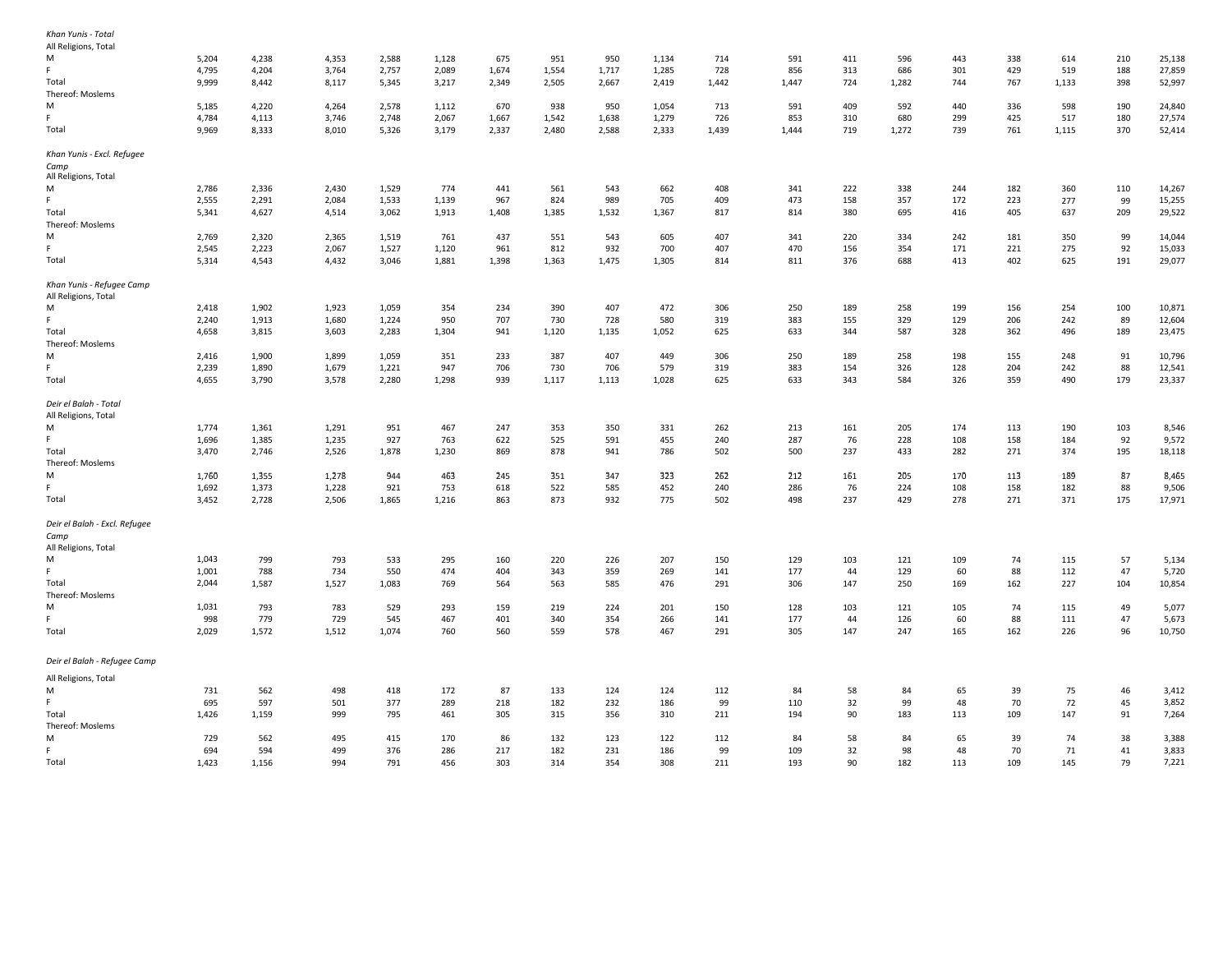| Gaza - Total<br>All Religions, Total              |        |        |        |        |       |       |       |       |       |       |       |       |       |       |       |       |     |         |
|---------------------------------------------------|--------|--------|--------|--------|-------|-------|-------|-------|-------|-------|-------|-------|-------|-------|-------|-------|-----|---------|
| M                                                 | 11,865 | 9,961  | 9,059  | 6,386  | 3,418 | 2,032 | 2,883 | 2,259 | 2,205 | 1,501 | 1,269 | 912   | 1,344 | 1,031 | 808   | 1,058 | 392 | 58,383  |
| F.                                                | 10,625 | 8,981  | 8,067  | 6,019  | 4,816 | 3,672 | 3,314 | 3,333 | 2,712 | 1,506 | 1,673 | 789   | 1,490 | 628   | 899   | 1,027 | 338 | 59,889  |
| Total                                             | 22,490 | 18,942 | 17,126 | 12,405 | 8,234 | 5,704 | 6,197 | 5,592 | 4,917 | 3,007 | 2,942 | 1,701 | 2,834 | 1,659 | 1,707 | 2,085 | 730 | 118,272 |
| Thereof: Moslems                                  |        |        |        |        |       |       |       |       |       |       |       |       |       |       |       |       |     |         |
| M                                                 | 11,761 | 9,823  | 8,923  | 6,272  | 3,369 | 1,994 | 2,817 | 2,221 | 2,133 | 1,460 | 1,238 | 872   | 1,311 | 1,009 | 792   | 1,035 | 380 | 57,410  |
| F                                                 | 10,507 | 8,840  | 7,964  | 5,920  | 4,720 | 3,583 | 3,245 | 3,250 | 2,660 | 1,468 | 1,630 | 760   | 1,461 | 604   | 883   | 1,011 | 328 | 58,834  |
| Total                                             | 22,268 | 18,663 | 16,887 | 12,192 | 8,089 | 5,577 | 6,062 | 5,471 | 4,793 | 2,928 | 2,868 | 1,632 | 2,772 | 1,613 | 1,675 | 2,046 | 708 | 116,244 |
|                                                   |        |        |        |        |       |       |       |       |       |       |       |       |       |       |       |       |     |         |
| Gaza - Excl. Refugee Camp<br>All Religions, Total |        |        |        |        |       |       |       |       |       |       |       |       |       |       |       |       |     |         |
| M                                                 | 8,489  | 7,232  | 6,676  | 4,955  | 2,731 | 1,673 | 2,212 | 1,674 | 1,669 | 1,184 | 972   | 685   | 1,023 | 770   | 611   | 789   | 293 | 43,638  |
| F.                                                | 7,603  | 6,558  | 5,921  | 4,600  | 3,639 | 2,660 | 2,474 | 2,483 | 2,065 | 1,153 | 1,228 | 595   | 1,113 | 465   | 625   | 723   | 250 | 44,155  |
| Total                                             | 16,092 | 13,790 | 12,597 | 9,555  | 6,370 | 4,333 | 4,686 | 4,157 | 3,734 | 2,337 | 2,200 | 1,280 | 2,136 | 1,235 | 1,236 | 1,512 | 543 | 87,793  |
| Thereof: Moslems                                  |        |        |        |        |       |       |       |       |       |       |       |       |       |       |       |       |     |         |
|                                                   |        |        |        |        |       |       |       |       |       |       |       | 650   |       |       |       |       |     |         |
| м                                                 | 8,398  | 7,120  | 6,570  | 4,855  | 2,693 | 1,639 | 2,150 | 1,639 | 1,609 | 1,147 | 942   |       | 993   | 750   | 596   | 770   | 282 | 42,803  |
|                                                   | 7,501  | 6,440  | 5,832  | 4,510  | 3,551 | 2,581 | 2,408 | 2,415 | 2,016 | 1,121 | 1,186 | 567   | 1,085 | 441   | 612   | 709   | 240 | 43,215  |
| Total                                             | 15,899 | 13,560 | 12,402 | 9,365  | 6,244 | 4,220 | 4,558 | 4,054 | 3,625 | 2,268 | 2,128 | 1,217 | 2,078 | 1,191 | 1,208 | 1,479 | 522 | 86,018  |
| Gaza - Refugee Camp<br>All Religions, Total       |        |        |        |        |       |       |       |       |       |       |       |       |       |       |       |       |     |         |
| M                                                 | 3,376  | 2,729  | 2,383  | 1,431  | 687   | 359   | 671   | 585   | 536   | 317   | 297   | 227   | 321   | 261   | 197   | 269   | 99  | 14,745  |
|                                                   |        |        |        |        |       |       |       |       |       |       |       |       |       |       |       |       |     |         |
|                                                   | 3,022  | 2,423  | 2,146  | 1,419  | 1,177 | 1,012 | 840   | 850   | 647   | 353   | 445   | 194   | 377   | 163   | 274   | 304   | 88  | 15,734  |
| Total                                             | 6,398  | 5,152  | 4,529  | 2,850  | 1,864 | 1,371 | 1,511 | 1,435 | 1,183 | 670   | 742   | 421   | 698   | 424   | 471   | 573   | 187 | 30,479  |
| Thereof: Moslems                                  |        |        |        |        |       |       |       |       |       |       |       |       |       |       |       |       |     |         |
| M                                                 | 3,363  | 2,703  | 2,353  | 1,417  | 676   | 355   | 667   | 582   | 524   | 313   | 296   | 222   | 318   | 259   | 196   | 265   | 98  | 14,607  |
|                                                   | 3,006  | 2,400  | 2,132  | 1,410  | 1,169 | 1,002 | 837   | 835   | 644   | 347   | 444   | 193   | 376   | 163   | 271   | 302   | 88  | 15,619  |
| Total                                             | 6,369  | 5,103  | 4,485  | 2,827  | 1,845 | 1,357 | 1,504 | 1,417 | 1,168 | 660   | 740   | 415   | 694   | 422   | 467   | 567   | 186 | 30,226  |
| Jabaliya - Total                                  |        |        |        |        |       |       |       |       |       |       |       |       |       |       |       |       |     |         |
| All Religions, Total                              |        |        |        |        |       |       |       |       |       |       |       |       |       |       |       |       |     |         |
| M                                                 | 4,846  | 3,719  | 3,162  | 1,999  | 1,229 | 655   | 966   | 837   | 742   | 481   | 430   | 328   | 498   | 368   | 314   | 424   | 144 | 21,142  |
|                                                   | 4,397  | 3,341  | 2,899  | 1,814  | 1,690 | 1,399 | 1,372 | 1,294 | 1,014 | 523   | 583   | 250   | 626   | 224   | 434   | 465   | 137 | 22,462  |
| Total                                             | 9,243  | 7,060  | 6,061  | 3,813  | 2,919 | 2,054 | 2,338 | 2,131 | 1,756 | 1,004 | 1,013 | 578   | 1,124 | 592   | 748   | 889   | 281 | 43,604  |
| Thereof: Moslems                                  |        |        |        |        |       |       |       |       |       |       |       |       |       |       |       |       |     |         |
| M                                                 | 4,824  | 3,704  | 3,141  | 1,991  | 1,220 | 652   | 957   | 833   | 732   | 481   | 427   | 327   | 496   | 368   | 309   | 419   | 143 | 21,024  |
|                                                   |        |        |        |        |       |       |       |       |       |       |       |       |       |       |       |       |     |         |
|                                                   | 4,373  | 3,311  | 2,890  | 1,806  | 1,677 | 1,391 | 1,364 | 1,282 | 1,012 | 522   | 582   | 249   | 621   | 222   | 431   | 462   | 134 | 22,329  |
| Total                                             | 9,197  | 7,015  | 6,031  | 3,797  | 2,897 | 2,043 | 2,321 | 2,115 | 1,744 | 1,003 | 1,009 | 576   | 1,117 | 590   | 740   | 881   | 277 | 43,353  |
| Jabaliya - Excl. Refugee Camp                     |        |        |        |        |       |       |       |       |       |       |       |       |       |       |       |       |     |         |
|                                                   |        |        |        |        |       |       |       |       |       |       |       |       |       |       |       |       |     |         |
| All Religions, Total                              | 1,160  | 891    | 760    | 487    | 338   | 171   | 244   | 201   | 189   | 115   | 114   | 85    | 118   | 92    | 90    | 115   | 33  | 5,203   |
| M                                                 | 999    | 799    | 683    | 422    | 403   | 308   | 318   | 298   | 253   | 132   | 141   | 59    | 143   | 76    | 115   | 127   | 29  | 5,305   |
| Total                                             | 2,159  | 1,690  | 1,443  | 909    | 741   | 479   | 562   | 499   | 442   | 247   | 255   | 144   | 261   | 168   | 205   | 242   | 62  | 10,508  |
| Thereof: Moslems                                  | 1,156  | 889    | 754    | 486    | 337   | 171   | 239   | 201   | 186   | 115   | 113   | 85    | 118   | 92    | 90    | 114   | 32  | 5,178   |
| M                                                 | 992    | 792    | 680    | 422    | 401   | 305   | 315   | 294   | 253   | 132   | 141   | 59    | 142   | 76    | 115   | 126   | 28  | 5,273   |
|                                                   | 2,148  | 1,681  | 1,434  | 908    | 738   | 476   | 554   | 495   | 439   | 247   | 254   | 144   | 260   | 168   | 205   | 240   | 60  | 10,451  |
| Total                                             |        |        |        |        |       |       |       |       |       |       |       |       |       |       |       |       |     |         |
| Jabaliya - Refugee Camp                           |        |        |        |        |       |       |       |       |       |       |       |       |       |       |       |       |     |         |
| All Religions, Total                              | 3,686  | 2,828  | 2,402  | 1,512  | 891   | 484   | 722   | 636   | 553   | 366   | 316   | 243   | 380   | 276   | 224   | 309   | 111 | 15,939  |
| M                                                 | 3,398  | 2,542  | 2,216  | 1,392  | 1,287 | 1,091 | 1,054 | 996   | 761   | 391   | 442   | 191   | 483   | 148   | 319   | 338   | 108 | 17,157  |
|                                                   |        |        |        |        |       |       |       |       |       |       |       |       |       |       |       |       |     |         |
|                                                   | 7,084  | 5,370  | 4,618  | 2,904  | 2,178 | 1,575 | 1,776 | 1,632 | 1,314 | 757   | 758   | 434   | 863   | 424   | 543   | 647   | 219 | 33,096  |
| Total                                             |        |        |        |        |       |       |       |       |       |       |       |       |       |       |       |       |     |         |
| Thereof: Moslems                                  | 3,668  | 2,815  | 2,387  | 1,505  | 883   | 481   | 718   | 632   | 546   | 366   | 314   | 242   | 378   | 276   | 219   | 305   | 111 | 15,846  |
| M                                                 | 3,381  | 2,519  | 2,210  | 1,384  | 1,276 | 1,086 | 1,049 | 988   | 759   | 390   | 441   | 190   | 479   | 146   | 316   | 336   | 106 | 17,056  |
| F.                                                | 7,049  | 5,334  | 4,597  | 2,889  | 2,159 | 1,567 | 1,767 | 1,620 | 1,305 | 756   | 755   | 432   | 857   | 422   | 535   | 641   | 217 | 32,902  |
| Total                                             |        |        |        |        |       |       |       |       |       |       |       |       |       |       |       |       |     |         |